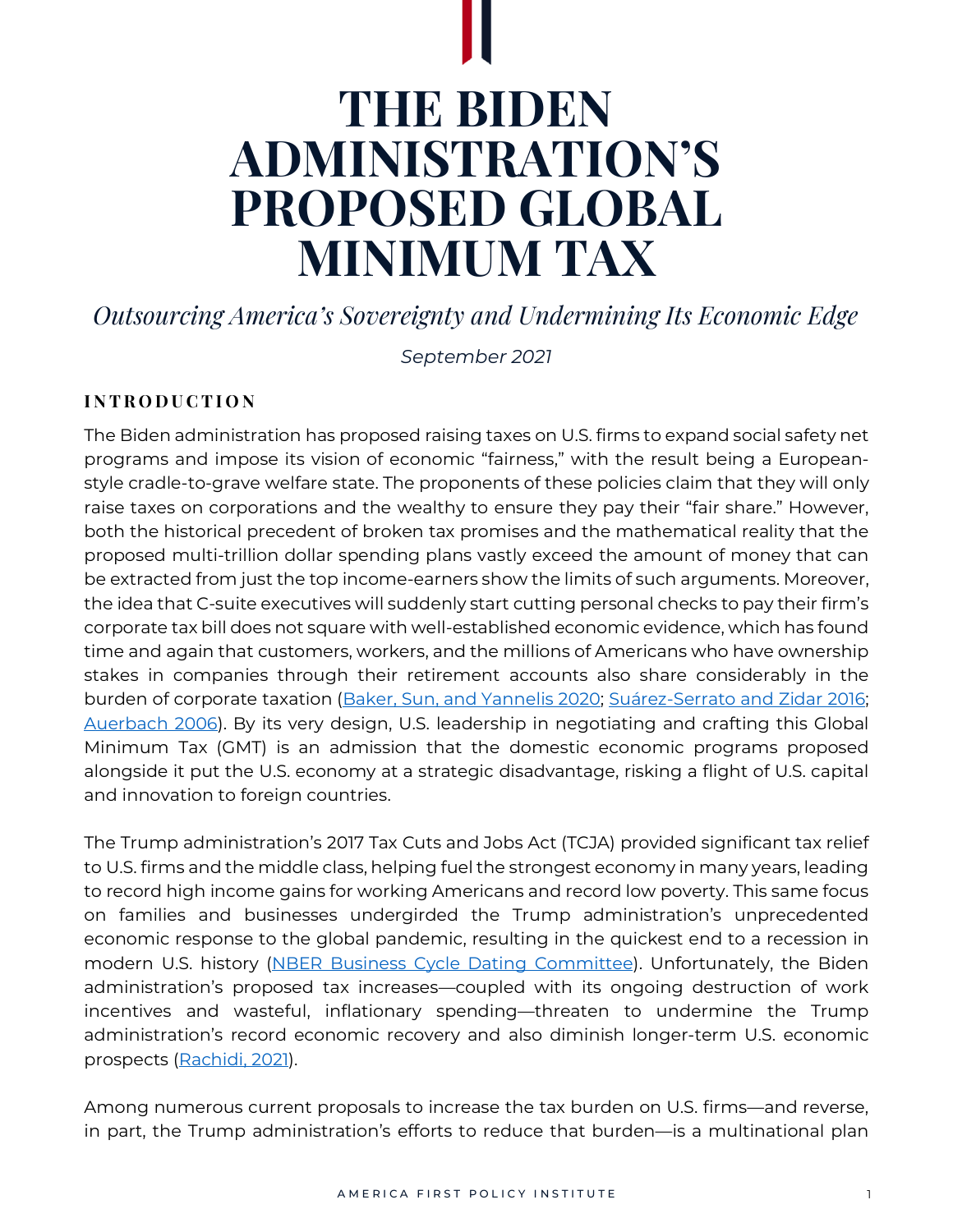that in particular stands as an affront to the America First policy agenda. The Biden administration, in coordination with foreign governments, has proposed a GMT that will erode American sovereignty and undermine U.S. competitiveness. Rather than seeking to enhance America's ability to compete on the world stage, Treasury Secretary Yellen has instead emphasized governments "collaborating with one another" to prevent a "race to the bottom" and to put "an end to harmful tax competition." Whether it is businesses illegally colluding to prevent price decreases or governments "cooperating" to prevent tax cuts, the threat to peoples' pocketbooks is clear. The end result is a move away from America's heritage of free enterprise, national strength, and global competition toward a stultifying vision of European welfare state conformism.

# **T H E G M T I S A N A F F R O N T T O A M E R I C A N S O V E R E I G N T Y A N D C O R E C O N S T I T U T I O N A L P R I N C I P L E S**

The Biden administration's approach to the GMT negotiations is part of a worrying trend that erodes U.S. sovereignty and threatens American Constitutional traditions. The proper course for advancing a federal tax policy is not a mystery. The U.S. Constitution provides Congress the power "to lay and collect taxes, duties, imposts and excises"  $(U.S., 1787)$  $(U.S., 1787)$ . The system is designed so that the Congress drafts legislation pertaining to taxation in consultation with the executive branch. Should a tax bill become law after congressional approval and the President's signature, the executive branch implements and ensures the law is upheld. This is the course of action followed in the passage and implementation of TCJA under the Trump administration, the most sweeping overhaul of the tax code in thirty years [\(CEA,](https://www.govinfo.gov/content/pkg/ERP-2021/pdf/ERP-2021.pdf) 2021).

However, certain administrations are increasingly adopting a dangerous strategy of bypassing Congress by seeking agreements with foreign governments in order to create a false justification for advancing their unpopular domestic goals that require new legislation. For example, 63 percent of voters believe the Green New Deal would increase energy costs and reduce America's energy independence, and more people believe that it would destroy the U.S. economy than believe it would stop climate change [\(Rasmussen,](https://scottrasmussen.com/most-believe-green-new-deal-will-increase-energy-costs-and-reduce-americas-energy-independence/?utm_medium=email&utm_campaign=Polling%20Update%20August%2016%202021&utm_content=Polling%20Update%20August%2016%202021+CID_dbd439b4a6964a4fa1d8ae9a56fb322d&utm_source=Email%20marketing%20software%20MSAZenSendv3&utm_term=53%20believe%20the%20Green%20New%20Deal%20will%20end%20American%20energy%20independence) 2021). Pursuing deeply unpopular policies without the approval of Congress is an implicit recognition that such policies are unlikely to otherwise become law. The Clinton administration pursued this approach with the Kyoto Protocols and the International Criminal Court. The Obama-Biden administration used this process with the Paris Agreement and the Iran Nuclear Deal. Now the Biden administration is trying the same exact strategy with the GMT.

So why is the Biden administration bothering with an international agreement that itself cannot create legal obligations beyond the executive's existing authority? Most likely, the Biden administration hopes to conclude an international agreement on the GMT and then lobby Congress to pass harmful tax hikes on the basis that there is international consensus for such action. The Biden administration will likely argue that the United States must satisfy its international obligations, when in fact the United States has no such obligations because the Biden administration's GMT agreement does not have the force of domestic law in the absence of congressional action (Miller & [Chevalier,](https://www.millerchevalier.com/publication/tax-take-oecd-gilti-charged) 2021). This scheme undermines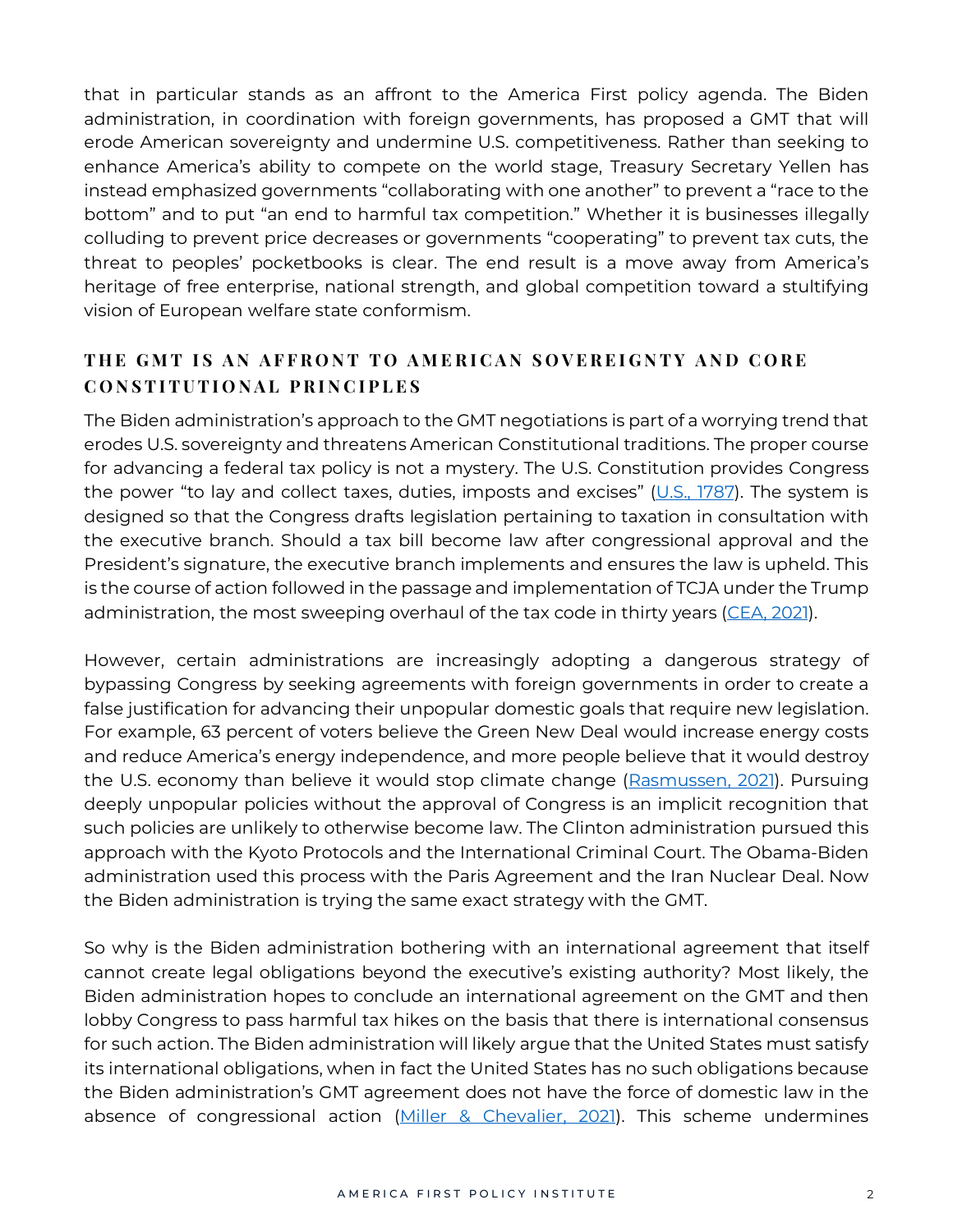congressional authority and threatens U.S. sovereignty. Tax policy best serves Americans when it is designed and debated by Americans' elected representatives.

If the Biden administration is permitted to move forward with the GMT, it will set a harmful precedent that will likely expose American citizens to policies that are designed to benefit the interests of international actors rather than American taxpayers. Political agreement on the GMT will be followed by an immensely complex exercise to develop the technical rules that would need to accompany a GMT. This process – convened through the Organisation for Economic Co-operation and Development (OECD) – will likely reflect the interests of OECD bureaucrats and foreign governments more than the interests of American taxpayers. If the Biden administration is permitted to set the precedent of changing U.S. law in order to comply with a potential GMT, it will increase the likelihood that future OECD recommendations and agreements are adopted into U.S. law under the same process. If history is any guide, once this tax precedent is established, it is likely there will be more international agreements that liberals try to use to raise taxes and advance their progressive agenda.

# **T H E G M T F A C I L I T A T E S T H E B I D E N A D M I N I S T R A T I O N ' S P L A N S F O R D A M A G I N G D O M E S T I C T A X H I K E S O N A M E R I C A N W O R K E R S A N D C O M P A N I E S**

Proponents of the GMT suggest that the central goal of the policy regime is to address the erosion of the tax base and the shifting of profits by multinational corporations to lower tax jurisdictions [\(OECD,](https://www.oecd.org/tax/beps/international-community-renews-commitment-to-address-tax-challenges-from-digitalisation-of-the-economy.htm) 2020). In their attempt to arrest what they claim is a "race to the bottom" (White [House,](https://www.whitehouse.gov/briefing-room/statements-releases/2021/06/11/fact-sheet-president-biden-and-g7-leaders-to-announce-steps-to-forge-a-more-fair-and-inclusive-global-economy/) 2021), however, these proponents often implicitly admit to the uncompetitive nature of domestic tax policy. It is not a coincidence that the Biden administration's spearheading of the GMT abroad coincides with its push domestically to raise the statutory U.S. corporate income tax rate from 21 percent to 28 percent [\(Treasury,](https://home.treasury.gov/system/files/136/MadeInAmericaTaxPlan_Report.pdf) 2021). This coordinated timing serves as a tacit admission of the damaging effects of such corporate tax hikes. These fears are well-founded. Raising the domestic tax rate on corporate income would incentivize U.S. firms to shift investment abroad. Prior to the passage of TCJA, an increasingly uncompetitive corporate tax rate relative to the average in other advanced economies led to the share of foreign earnings that U.S.-based multinational corporations invested abroad nearly doubling between 1990 and 2016 [\(CEA,](https://trumpwhitehouse.archives.gov/sites/whitehouse.gov/files/documents/Tax%2520Reform%2520and%2520Wages.pdf) 2017; CEA, [2018\)](https://trumpwhitehouse.archives.gov/wp-content/uploads/2018/02/ERP_2018_Final-FINAL.pdf). Especially now, as the U.S. economy emerges from the sharp pandemic-related economic contraction, strong domestic investment will be necessary to support long-lasting, non-inflationary economic growth. To counter the negative effects of domestic tax hikes, the Biden administration's push to simultaneously raise the tax rate on the foreign earnings of U.S. firms serves as an effort to confront and partially offset the incentive to shift investment abroad resulting from the proposed higher domestic corporate tax rate. This tacit admission of the uncompetitive nature of the Biden administration's tax proposals is further supported by their own economic projections—assuming the implementation of these, among other, policies. Forecasting historically low growth over the next decade, it is clear that the Biden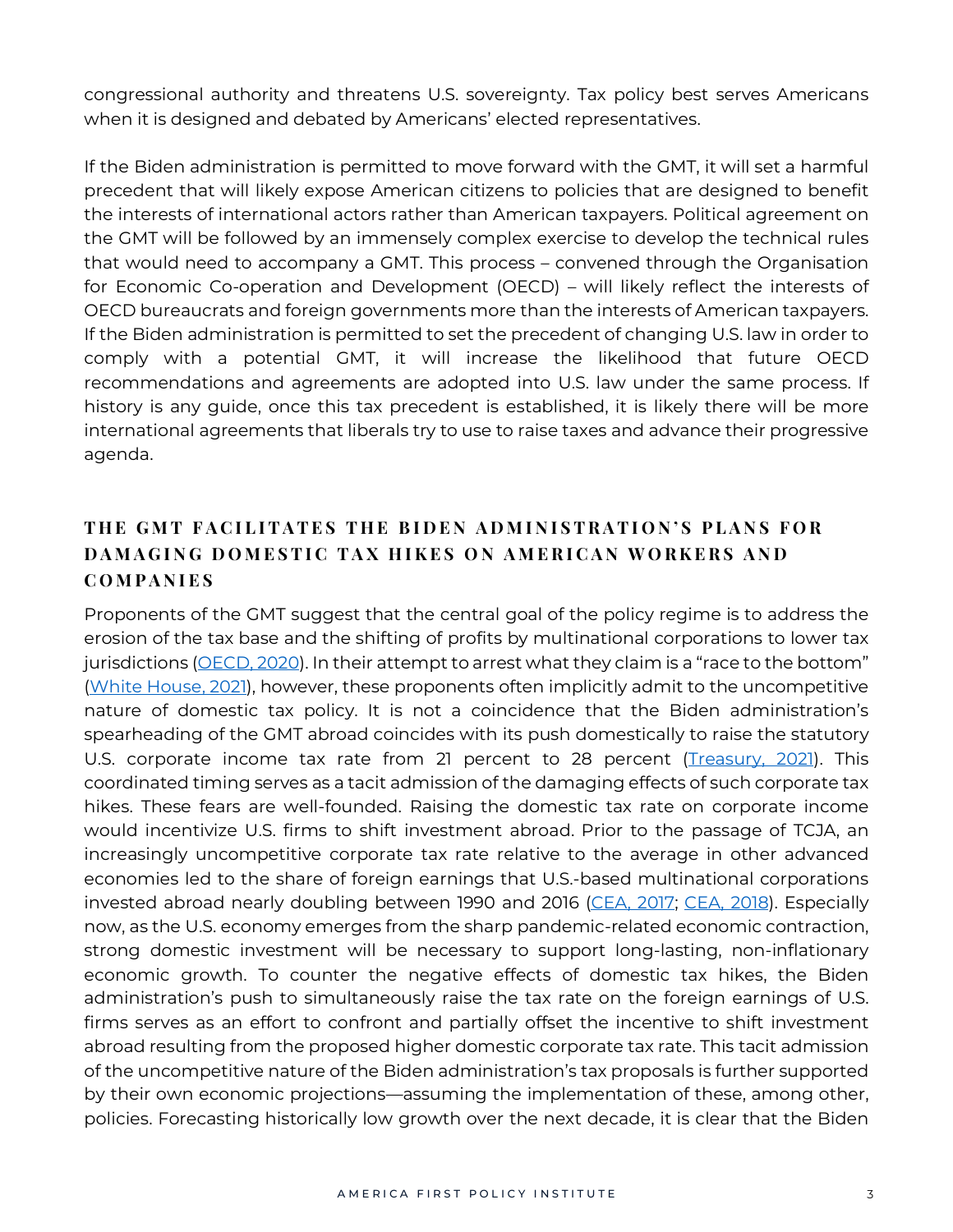administration does not believe their proposed tax policies will lead to the more robust growth rates of the pre-pandemic era.

#### *By Its Own Admission, There Is Little Upside to the Biden Administration's Fiscal Policies*

Just weeks before the Biden administration secured the G7 endorsement of its GMT proposal, it released yet another admission that its proposed policies should not be expected to deliver strong long-run economic growth. Despite promising trillions of dollars in new spending and tax hikes, the Biden administration in its Fiscal Year (FY) 2022 budget, and subsequent mid-session review, forecasts that its policies will fail to significantly improve economic growth [\(OMB,](https://www.whitehouse.gov/wp-content/uploads/2021/05/budget_fy22.pdf) 2021a, OMB [2021b\)](https://www.whitehouse.gov/wp-content/uploads/2021/08/msr_fy22.pdf). In fact, the administration's FY 2022 budget forecast of average economic growth in the long-run—assuming implementation of most of the policy proposals so far announced—is among the lowest projections from the past five decades. Nearly every administration's budget proposals include a set of economic assumptions that underpin its forecasts. These assumptions are policy inclusive, that is, they presuppose that the policies proposed by the administration in the budget will in fact be implemented. As a result, closely examining these economic assumptions offers insight into how the administration believes its own policies will affect economic growth and the labor market in addition to debt and deficits.

The economic assumptions in the mid-session review of the FY 2022 budget proposal include projections for growth from calendar year 2021 through 2031. Under the Trump administration, real GDP growth exceeded 2.0 percent in each year of the 2017-19 period before the pandemic-recession of 2020. While growth averaged 2.5 percent over the 2017-19 period, the Biden administration is forecasting average growth of 2.3 percent over the 2022- 2031 period. Although 2021 falls within the forecast window, pandemic base effects and policies of the Trump administration—namely the unprecedented fiscal support in the Coronavirus Aid, Relief, and Economic Security (CARES) Act rescue package and the record vaccine development and deployment facilitated by Operation Warp Speed—make its inclusion in the average growth forecast not reflective of the Biden administration's expectations for growth after its budget is implemented. To the extent the administration believes its proposed policies—including the trillions of dollars in spending proposed in the American Jobs Plan and American Families Plan—will have a growth effect, the effect is extremely short-lived. Following its forecast of real GDP growth of 7.1 and 3.3 percent, respectively, in 2021 and 2022, the Biden administration expects growth to fall to 2.2 percent in 2023 and 1.8 percent in 2024. To put 1.8 percent growth in perspective, this would be the lowest growth rate in any non-recession calendar year since 2012, when the country was experiencing the weakest economic recovery in its history [\(CEA,](https://trumpwhitehouse.archives.gov/wp-content/uploads/2021/01/Economic-Report-of-the-President-Jan2021.pdf) 2021).

Finally, the Biden administration's own forecasts may not fully account for inflationary pressures—at least in the short term—that will weigh on its real growth projections. Thus far in 2021, the inflation rate—as measured by the headline Consumer Price Index (CPI)—is 6.6 percent at an annual rate over the first eight months of the year. Meanwhile, the administration forecasts a CPI inflation rate for 2021 of 4.8 percent. To achieve that low of a rate, month-over-month CPI inflation for the remainder of the year would have to be roughly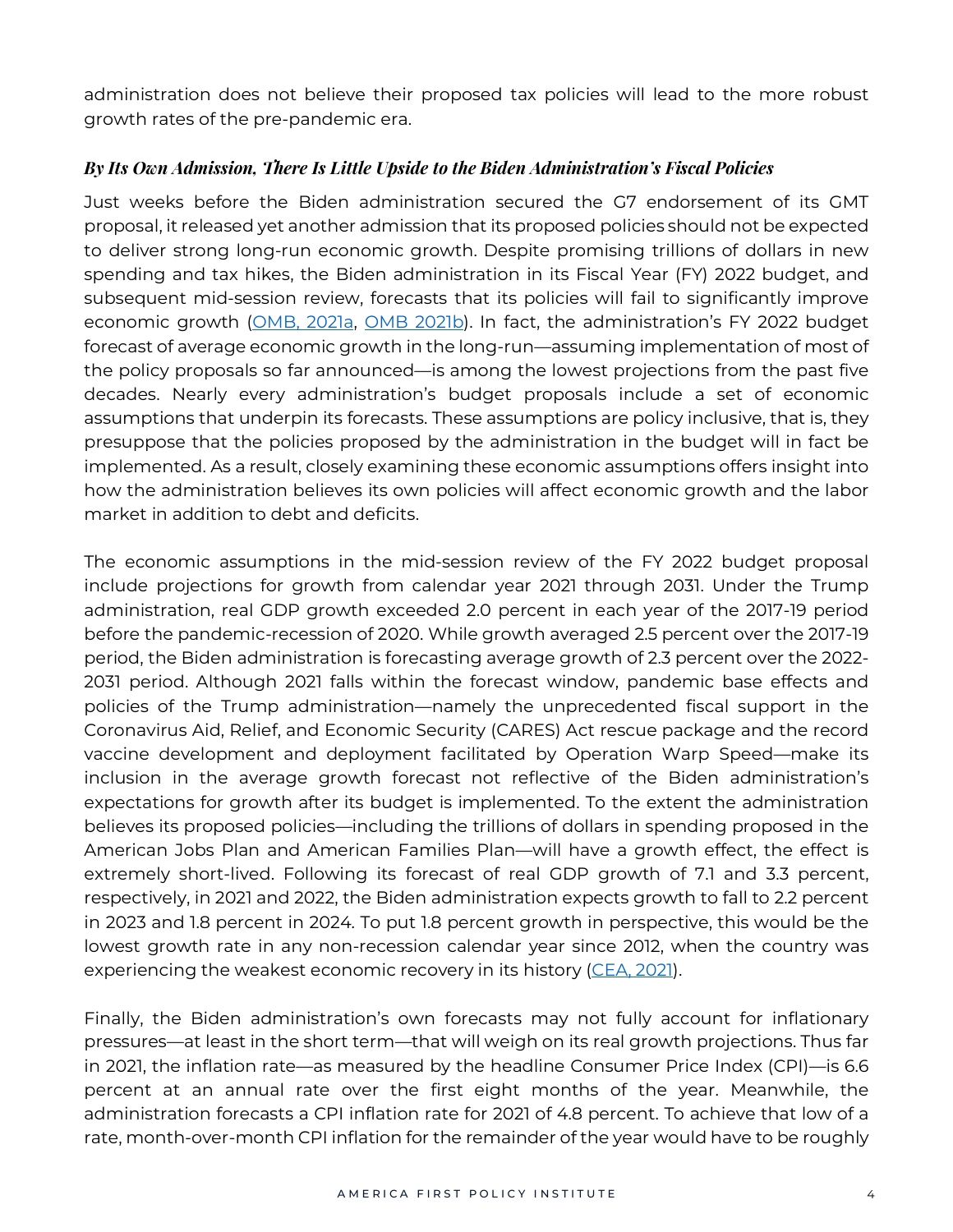flat, an unlikely scenario. Higher consumer price inflation experienced thus far will bleed into overall inflation as measured by the GDP chained price index, which is the index used to adjust nominal GDP to real GDP. As a result, the administration's forecast for real GDP growth of 7.1 percent in 2021 may be revised down in future forecasts as higher-thanprojected inflation partially erodes nominal gains. Were inflation to persist, so too would the inflationary erosion of the Biden administration's real GDP growth forecasts. In short, even by the Biden administration's own projections, the upside potential of its trillions of dollars in spending and taxes is quite low; meanwhile, families and businesses are left dealing with considerable uncertainty and downside risk about their economic prospects.

#### *False Rhetoric from the Biden Administration on International Comparisons of Corporate Taxation*

In defense of their proposals to raise the tax burden on corporations, proponents have cited the United States' relatively low ranking amongst OECD economies when measuring corporate income tax revenues relative to the size of the economy [\(Treasury,](https://home.treasury.gov/system/files/136/MadeInAmericaTaxPlan_Report.pdf) 2021). Measuring corporate income revenue as a percent of GDP, however, dismisses the importance of the noncorporate sector—a burgeoning and critical sector in the United States, especially relative to other advanced economies. Pomerleau and Schneider [\(2021\)](https://www.aei.org/op-eds/the-biden-administrations-corporate-tax-statistic-is-misleading/) find through their analysis that the U.S. position on such a ranking changes substantially after accounting for the large noncorporate—or pass-through—business sector in the United States and the collection of revenues from that large sector. The authors adjust for the large U.S. pass-through sector in addition to adjusting for cross-country variation in depreciation which affects the net income measured in the rankings of corporate income as a share of GDP. Prior to these adjustments, the United States ranks at the bottom among 30 OECD economies and far below the OECD average. After these necessary adjustments in measuring business revenues as a share of GDP, the United States ranks 12 out of 30 OECD economies, and above the OECD average [\(Pomerleau](https://www.aei.org/op-eds/the-biden-administrations-corporate-tax-statistic-is-misleading/) & Schneider, 2021). What is more, postadjustment, by implementing the Biden administration's proposed tax policies, the U.S. ranking would rise from 12 to 4, making the business tax burden in the United States among the highest of all advanced economies.

## **T A X C O M P E T I T I O N I S H E A L T H Y F O R T H E U . S . E C O N O M Y A N D I M P R O V E S T H E L I V E S O F A M E R I C A N W O R K E R S & F A M I L I E S**

The case for a GMT rests on profoundly shaky ground and is based more on alarmist rhetoric about a "race to the bottom" than on anything resembling reality. In fact, the term is a misnomer [\(Wildasin,](https://conference.nber.org/confer/2021/ITCs21/wildasin.pdf) 2021) based largely on misleading extrapolations from unrealistic, nondynamic, and purely qualitative theories of tax competition. Moreover, even these conceptual concerns about a "race to the bottom" are borne out of a selective and incomplete reading of the theoretical economics research. A more complete assessment of the theoretical landscape underscores many potential benefits from tax competition. Empirical studies raise even more doubts about "harmonization" efforts such as a global minimum tax aimed at stifling tax competition.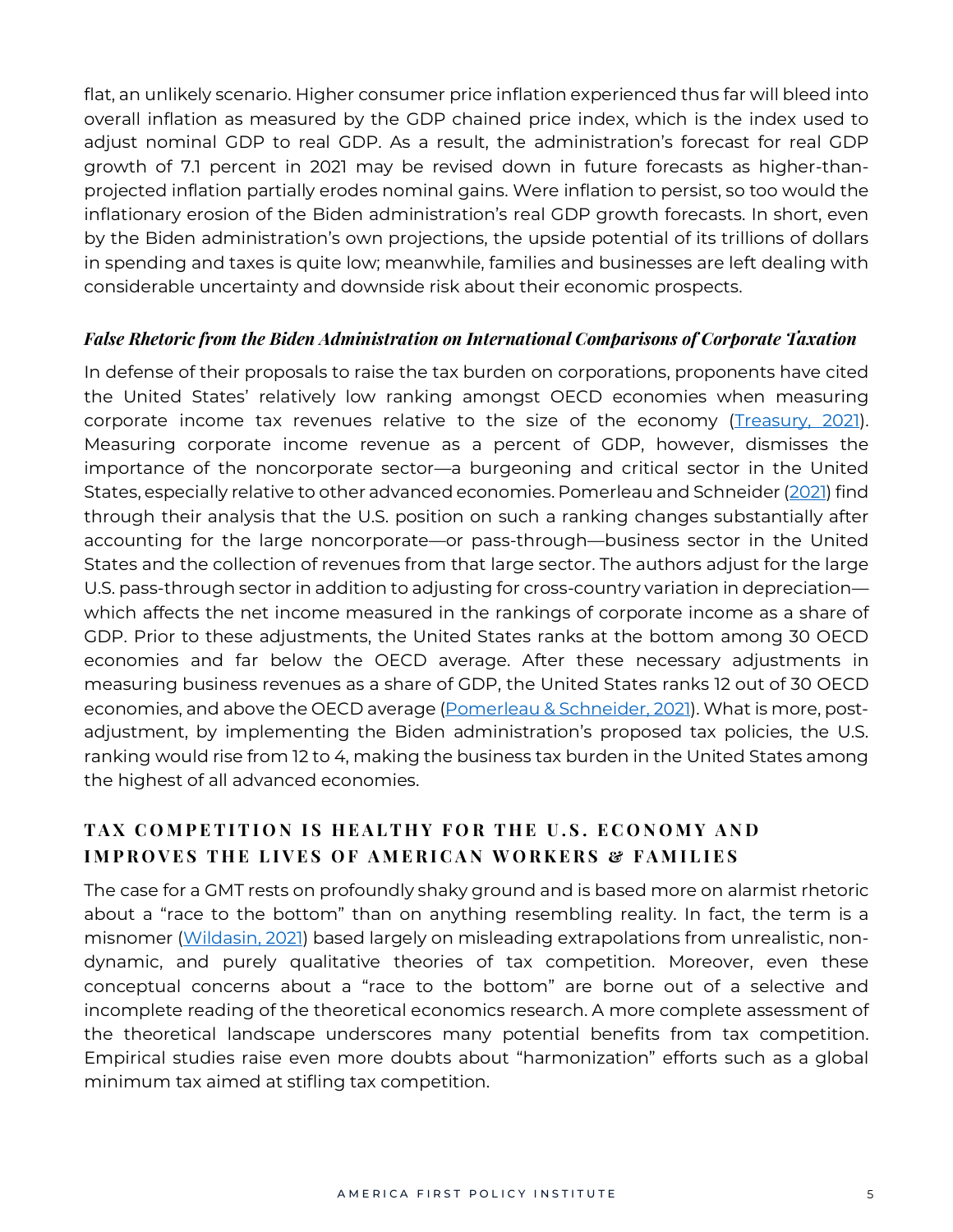The theoretical economic scholarship on tax competition largely emerged out of a construct called the Zodrow, Mieszkowski, and Wilson (ZMW) model (Keen and [Konrad,](https://www.sciencedirect.com/science/article/pii/B9780444537591000054) 2013). In this framework, countries compete for a fixed pie of global capital by setting their own tax rates on capital income. If one country in isolation were to lower its capital tax, capital would shift there from other locations. However, other countries can respond in kind to prevent such movement in capital from occurring. In this zero-sum analysis, the result is tax rates that are too low and an under-provision of public goods without a net increase in private investment. Some have used this result to raise the specter of a "race to the bottom" and to justify implementing a global minimum tax, but there are numerous flaws to making such an inference and using such a loaded rhetorical image.

To start with, such an analysis does not take into account the sensitivity of *total* global capital formation to the tax burden imposed on it. In addition, the theoretical framework abstracts in important ways from the practical reality of how international capital taxation actually occurs, for example, by assuming that all countries have source-based tax schemes (as opposed to residence or destination-based schemes) and by ignoring important real-world factors that impede capital mobility and allow other factors to influence investment location decisions [\(Feldstein](https://www.nber.org/system/files/working_papers/w0310/w0310.pdf) and Horioka, 1980).

Of course, it is important to recognize that there is ample evidence showing the importance of taxes for the location of investment and the evolution of an economy's capital stock [\(Hines,](https://www.jstor.org/stable/2118279?seq=1#metadata_info_tab_contents) [1996;](https://www.jstor.org/stable/2118279?seq=1#metadata_info_tab_contents) [Devereux](https://reader.elsevier.com/reader/sd/pii/S0047272798000140?token=5E17E3970B3F0830B52A0A2082B2F4A223C1A177F88895CBAA49DE4A6585D273D6602C6EECDE14DEA3F7260F969E837D&originRegion=us-east-1&originCreation=20210629210839) and Griffith, 1998; [Bond](https://reader.elsevier.com/reader/sd/pii/S004727271500136X?token=C1730FE7BA08859971B489217AEEFAB1D08044611823E9E0DFAE5E795899E551B5A4FABE9FC1599CA63CDCC6D8A20CF2&originRegion=us-east-1&originCreation=20210630000033) and Xing, 2015). Still, the theoretical case undergirding "race to the bottom" fears is tenuous. For example, [agglomeration](https://www.nber.org/system/files/chapters/c7977/c7977.pdf) economies—which are the benefits that accrue to people and firms as a result of clustering near each other to share knowledge, talent, and supply chains—can greatly offset the theoretical forces described above (Brulhart, Jametti and [Schmidheiny,](https://onlinelibrary.wiley.com/doi/full/10.1111/j.1468-0297.2012.02511.x) 2012; Baldwin and [Krugman,](https://www.nber.org/system/files/working_papers/w9290/w9290.pdf) 2002). In addition, there is significant evidence that the United States is a global leader in setting tax policy, which violates one of the core assumptions in the basic ZMW model and those that have followed from it. For example, after the 1986 U.S. tax reform, many OECD countries in the 1980s and 1990s pursued similar rate-cutting and base-broadening reforms [\(Altshuler](https://journals.sagepub.com/doi/pdf/10.1177/1091142114527781) and [Goodspeed,](https://journals.sagepub.com/doi/pdf/10.1177/1091142114527781) 2015). While some may point to this historical sequence of events as evidence in favor of harmful tax competition, it is important to reiterate that the theoretical basis for showing such harms implicitly assumes that the U.S. is just one of many countries on the world stage rather than a leading economic superpower that can set the tone for what other countries do. Taking into account the more realistic scenario of U.S. leadership can overturn the theory behind a "race to the bottom" and suggests the adoption of a global minimum tax will be harmful. In other words, the choice of assumptions matters in any analysis, and thus one cannot determine confidently that tax competition is bad in the first place [\(Keen](https://www.sciencedirect.com/science/article/pii/B9780444537591000054) and [Konrad,](https://www.sciencedirect.com/science/article/pii/B9780444537591000054) 2013). To the contrary, others have put forward compelling arguments in favor of tax competition.

Before turning to those arguments, it is worth assessing the empirical evidence. Whichever assumptions or theory one finds most compelling from a conceptual standpoint, there is little evidence that "race to the bottom" dynamics have emerged in reality that would justify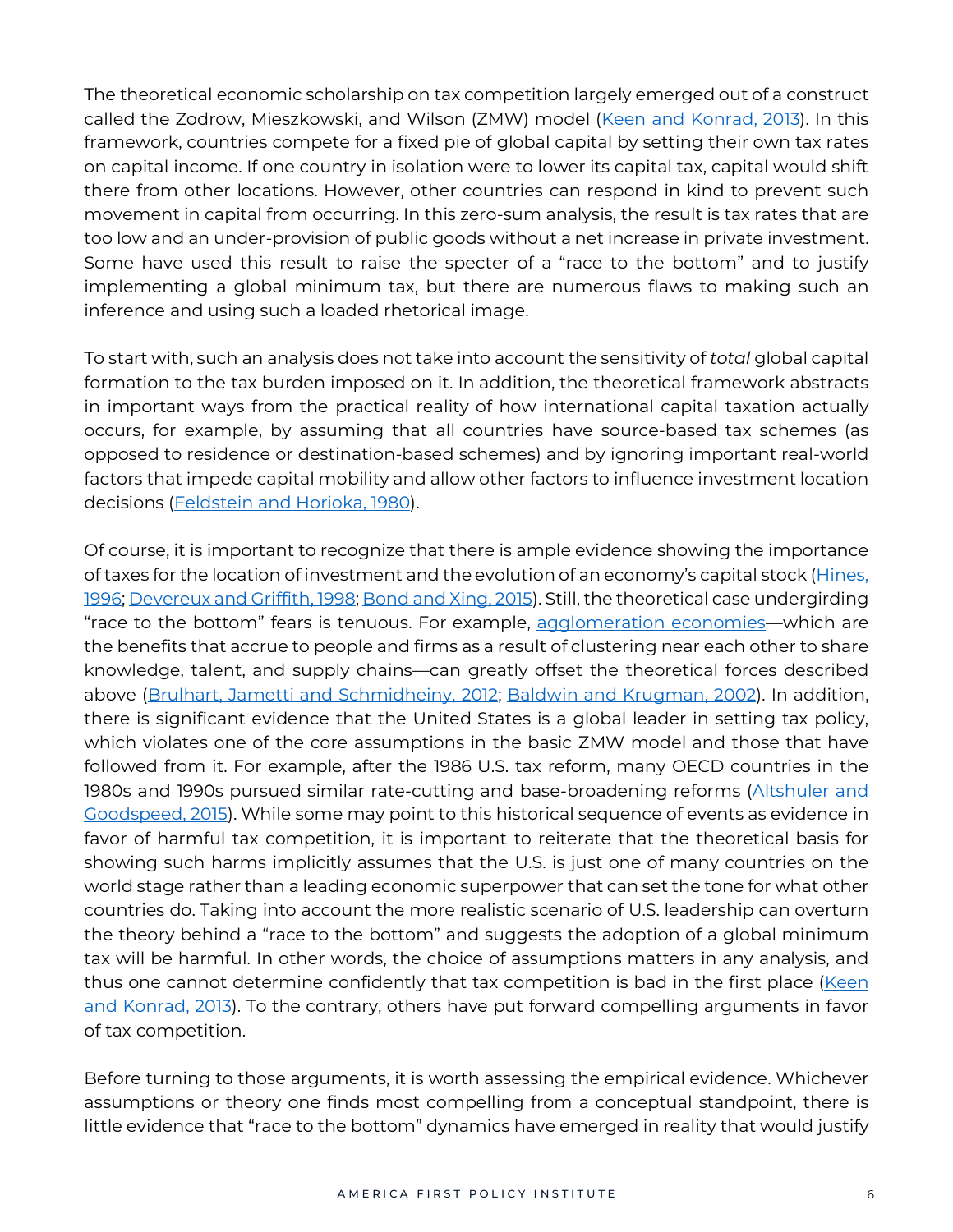tax harmonization policies. For one thing, a meta-analysis of the research examining the impact of international integration fails to find a robust negative link between globalization and capital taxation (Adam, [Kammas,](https://www.sciencedirect.com/science/article/pii/S0164070412000936) and Lagou, 2013). Even in the EU, where tax competition between member countries is likely to be strongest, there is no indication that a race to the bottom has unfolded [\(Boss,](https://www.econstor.eu/bitstream/10419/2268/1/270011943.pdf) 1999). Moreover, even if it were occurring, it does not follow that tax harmonization efforts would improve economic welfare for all participating countries [\(Gordon](https://www.nber.org/system/files/working_papers/w8854/w8854.pdf) and Hines, 2002). One key issue that arises is the likely existence of countries outside of any coalition of countries participating in tax harmonization. As long as there are players on the outside of any global tax agreement, even the optimistic welfare gains from coordination are extremely small [\(Sorensen,](https://reader.elsevier.com/reader/sd/pii/S0047272703000628?token=278AFD93975541DB31C8E610ABB414916E4928AB50A052D483D56A0B44A415A9161743CD1AD8EC536C923BA41463F905&originRegion=us-east-1&originCreation=20210629215621) 2004). In a larger-scale analysis that quantifies many of the possible benefits of tax coordination while abstracting from some of those associated with tax competition, the result is strikingly small quantitative gains from harmonization efforts.

To summarize the above results, even if one believes in the idea of a "race to the bottom" and ignores the benefits of tax competition, the best-case scenario for capital tax harmonization efforts is a negligible gain in global economic welfare, with some countries on the losing side. One reason for these small effects is that corporations account for only a slice of the economy, and international differences would persist for taxes on households [\(Sorensen,](https://link.springer.com/content/pdf/10.1023/B:ITAX.0000004778.63592.96.pdf) [2004\)](https://link.springer.com/content/pdf/10.1023/B:ITAX.0000004778.63592.96.pdf). This fact raises the ominous prospect that a global minimum tax on corporations would be just the beginning, only to be followed by subsequent efforts to cede national sovereignty over other areas of the tax code and pave the way for much broader-based tax increases.

The case against a global minimum tax extends beyond simply pointing to meager or nonexistent gains from harmonization. Indeed, there is a robust case to be made in favor of tax competition and fiscal federalism broadly. To begin with, tax competition can act as a safeguard against big government colluding with lobbyists to raise taxes on the population [\(Sorensen,](https://link.springer.com/content/pdf/10.1023/B:ITAX.0000004778.63592.96.pdf) 2004; [Brulhart](https://www.sciencedirect.com/science/article/pii/S0047272719300891#:~:text=According%2520to%2520Proposition%25203%252C%2520if,improves%2520welfare%2520in%2520Leviathan%2520states.) and Jametti, 2019). Moreover, governments do not set taxes in isolation. Instead, they offer taxes and services as a bundle, which mitigates against unbridled race-to-the-bottom dynamics, given that any reduction in tax revenues must eventually be accompanied by cuts to public services [\(Agrawal,](https://papers.ssrn.com/sol3/papers.cfm?abstract_id=3545542) Hoyt, and Wilson, 2020). Thus, competition between governments creates the incentive to offer a good "bang for the buck" by reducing waste and inefficiencies rather than an incentive to always look for ways to cut taxes and core services. Another benefit of tax competition relates to its ability to help countries (and jurisdictions within a country) identify better tax systems and learn from the experiences of others [\(Boss,](https://www.econstor.eu/bitstream/10419/2268/1/270011943.pdf) 1999).

In fact, it is relatively straightforward to make both the theoretical and empirical case for fiscal federalism with an analogy to competition in the private sector. In this analogy—which is articulated through formal economic modeling by researchers—governments compete with each other to attract capital and labor, and the "invisible hand" can act to guide decisions at the individual jurisdiction level to produce efficient outcomes at a larger scale without any race to the bottom [\(Oates,](https://pubs.aeaweb.org/doi/pdfplus/10.1257/jel.37.3.1120) 1999). This work is in many ways an extension of the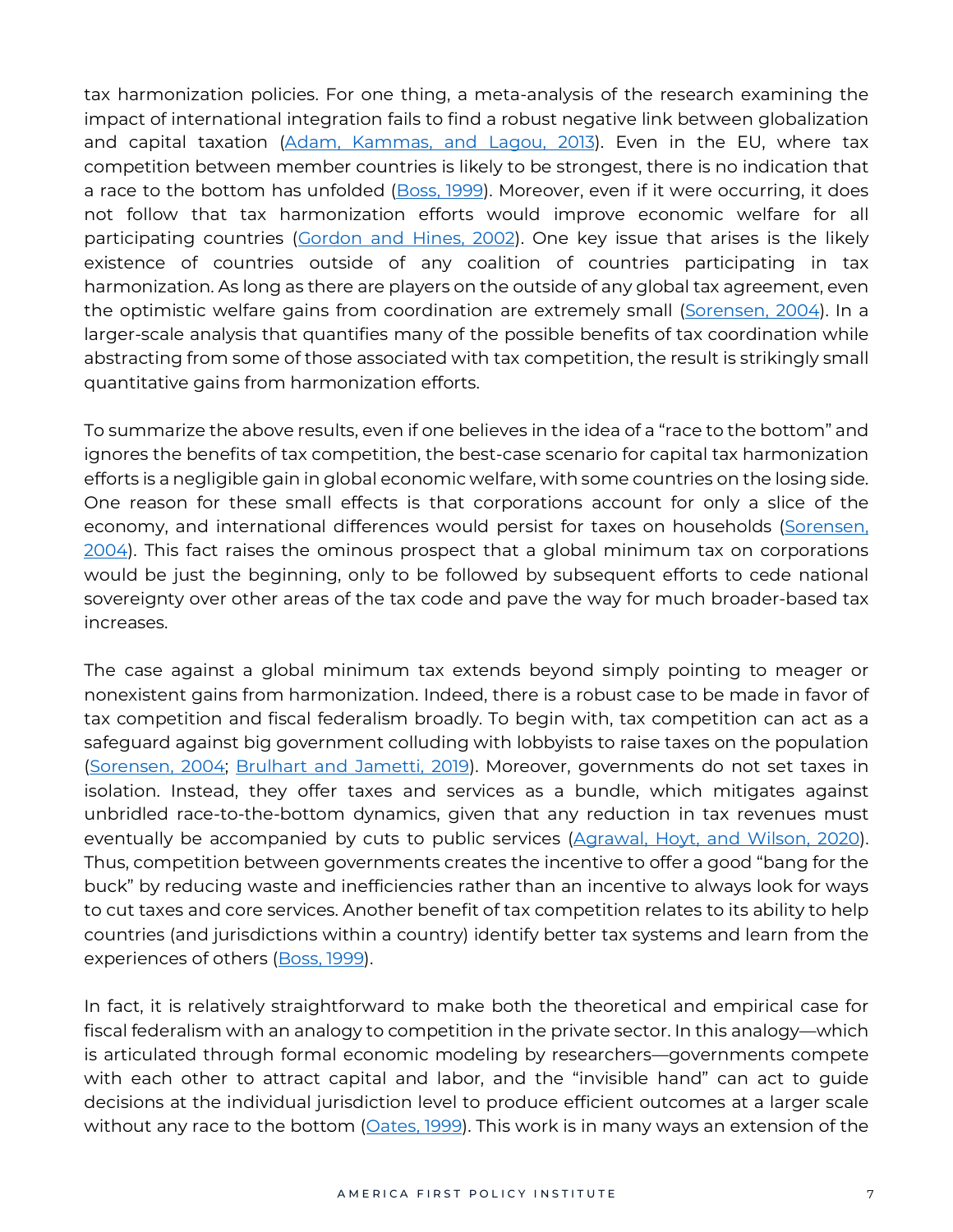Tiebout hypothesis—a concept first introduced by Charles Tiebout in 1956 which postulates that governments orient their policy bundles to efficiently serve the interests of their constituents, who in turn sort themselves into communities where the policy mix is most amenable to their varied preferences. In this case, the Tiebout hypothesis would be applied to the relationship between the international governing consensus and individual nations. More recent research provides support for the Tiebout hypothesis involving competition at the nation-state level acting in part through competition for labor (Razin and [Sadka,](https://www.nber.org/system/files/working_papers/w16670/w16670.pdf) 2011). Not only does such competition avoid detrimental "race to the bottom" dynamics, but it can enhance economic growth by increasing the incentive to save, leading to greater investment in human capital [\(Brueckner,](https://www.sciencedirect.com/science/article/pii/S0047272706000624) 2006).

As the above evidence indicates, tax competition can be a powerful tool to restrain government excess and promote economic growth. Conversely, in addition to the obvious stripping of national sovereignty, tax harmonization via a GMT at its best could only hope to offer minuscule and speculative theoretical gains or, more likely, to act as a tool to empower bureaucrats, ossify bad tax policy by limiting policy experimentation, and limit the scope for pro-growth tax reforms that have proven successful in the past, such as TCJA in the United States. Foregoing such reforms would be a shame, as there is considerable evidence that federal corporate tax policy that reduces investment costs can lead to higher total employment and earnings in the labor market [\(Garrett,](https://jcsuarez.com/Files/GOSS_BONUS.pdf) Ohrn, and Suarez Serrato, 2019). The United States would not be the only loser under a GMT arrangement. After all, the cutting of Ireland's business tax to as low as 12.5 percent in 2003—where it remains today accompanied by fiscal reforms that shrunk public sector consumption contributed significantly to the Irish Miracle that saw Ireland, over the course of 1980 to the early 2000s, close an economic output gap of nearly 50 percent per adult between Ireland and the United States (Klein and [Ventura,](http://www.gustavoventura.com/uploads/3/4/2/2/34223650/irelandpaper-kleinventura.pdf) 2020). Which country will be denied the opportunity to go through its own growth miracle as a result of a GMT suppressing tax policy innovation?

## **C O N C L U S I O N**

The GMT sought by the Biden administration falls far short of putting the American people first. It corrodes our country's sovereignty and skirts around the role of the people's representatives in legislating domestic tax policy. At the same time, it weakens the ability to transform the American economy into a powerhouse of innovation and growth that is necessary to confront the future. U.S. leadership in pursuing this GMT is an admission that the domestic economic programs proposed alongside it put the U.S. economy at a strategic disadvantage, risking a flight of U.S. capital and innovation to foreign countries. While proponents of the GMT claim it arrests a so-called "race to the bottom," in reality it sets its sights on the lowest common denominator and attempts to drag all countries down to that uncompetitive, growth-killing economic state. The United States should always set its sights high, put American workers and family first, and avoid the failed globalist pursuits of the past. The GMT, if enacted, will be another example in this long line of failures.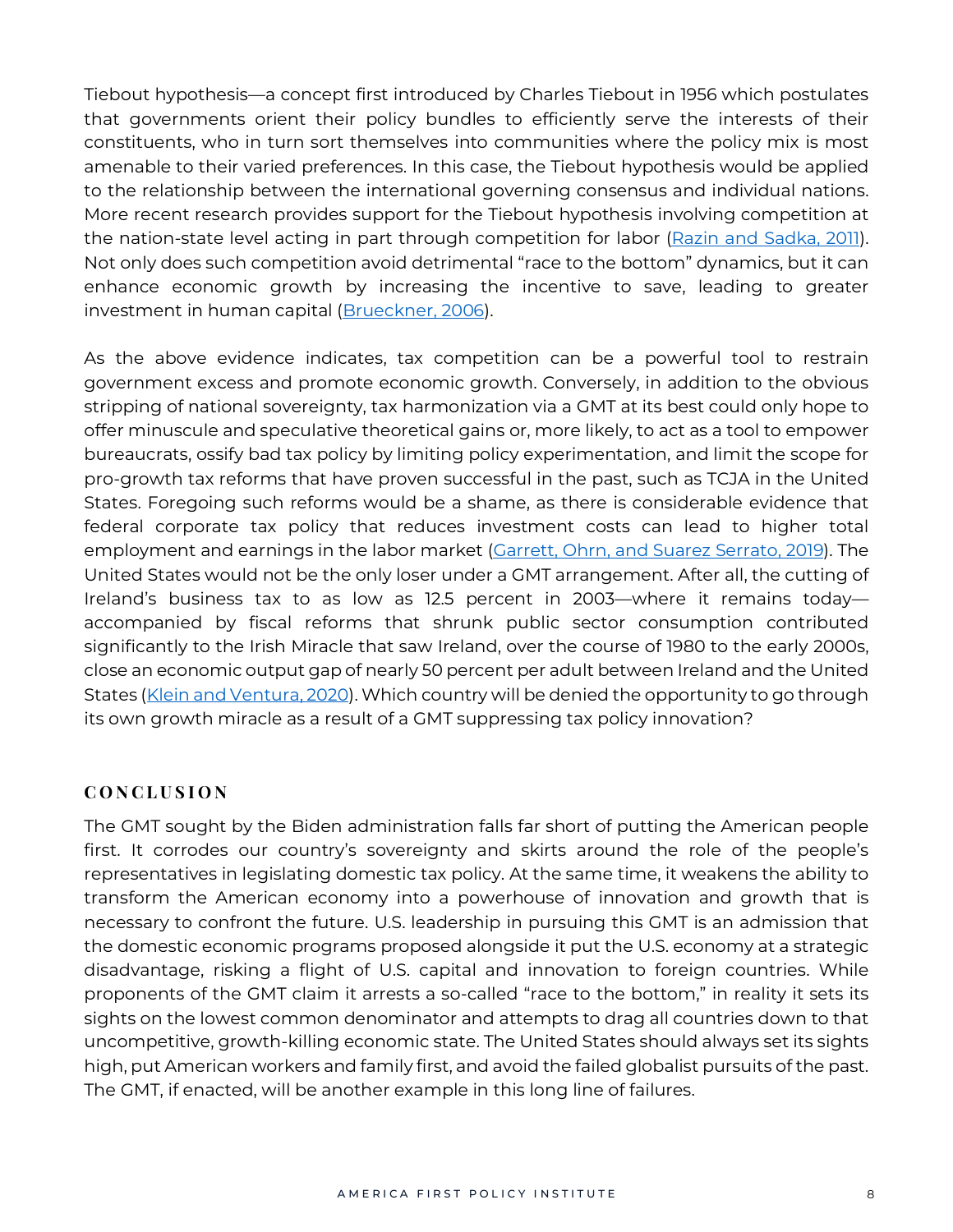#### **W O R K S C I T E D**

- Auerbach, A. (2006). "Who Bears the Corporate Tax? A Review of What We Know." In *Tax Policy and the Economy*. Vol. 20, ed. James Poterba, 1-40. The MIT Press. <https://www.journals.uchicago.edu/doi/pdfplus/10.1086/tpe.20.20061903>
- Adam, A., P. Kammas, & A. Lagou. (2013). "The effect of globalization on capital taxation: What have we learned after 20 years of empirical studies?" *Journal of Macroeconomics*. Vol. 35. Pages 199 – 209. [https://mpra.ub.uni](https://mpra.ub.uni-muenchen.de/33382/1/MPRA_paper_33382.pdf)[muenchen.de/33382/1/MPRA\\_paper\\_33382.pdf](https://mpra.ub.uni-muenchen.de/33382/1/MPRA_paper_33382.pdf)
- Agrawal, D., W. Hoyt, & J. Wilson. (2020). "Local Policy Choice: Theory and Empirics." *Working Paper.* [https://www.cesifo.org/en/publikationen/2020/working-paper/local](https://www.cesifo.org/en/publikationen/2020/working-paper/local-policy-choice-theory-and-empirics)[policy-choice-theory-and-empirics](https://www.cesifo.org/en/publikationen/2020/working-paper/local-policy-choice-theory-and-empirics)
- Altshuler, R. & Goodspeed, T. (2015). "Follow the Leader? Evidence on European and US Tax Competition." *Public Finance Review*. Vol. 43(4). Pages 485 – 504. <https://journals.sagepub.com/doi/abs/10.1177/1091142114527781>
- Auerbach, A. (2006). "Who Bears the Corporate Tax? A Review of What We Know." In *Tax Policy and the Economy*. Vol. 20, ed. James Poterba, 1-40. The MIT Press. <https://www.journals.uchicago.edu/doi/pdfplus/10.1086/tpe.20.20061903>
- Baker, S., S. Teng Sun, & C. Yannelis. (2020). "Corporate Taxes and Retail Prices." *NBER Working Paper 27058.* <https://www.nber.org/papers/w27058>
- Baldwin, R. & Krugman, P. (2002). "Agglomeration, Integration, and Tax Harmonization." *NBER Working Paper 9290.* <https://www.nber.org/papers/w9290>
- Bond, S. & Xing, J. (2015). "Corporate taxation and capital accumulation: Evidence from sectoral panel data for 14 OECD countries." *Journal of Public Economics*. Vol. 130. Pages 15 – 31. <https://www.sciencedirect.com/science/article/abs/pii/S004727271500136X>
- Boss, A. (1999). "Do we need tax harmonization in the EU?" *Working Paper*. Kiel Institute of World Economics. <https://ideas.repec.org/p/zbw/ifwkwp/916.html>
- Brueckner, J. (2006). "Fiscal federalism and economic growth." *Journal of Public Economics*. Vol. 90 (10 – 11). Pages 2107 – 2120. <https://ideas.repec.org/a/eee/pubeco/v90y2006i10-11p2107-2120.html>
- Brulhart, M., M. Jametti, & K. Schmidheiny. (2012). "Do agglomeration economies reduce the sensitivity of firm location to tax differentials?" *The Economic Journal*. Vol. 122(563). Pages 1069 – 1093. [https://academic.oup.com/ej/article](https://academic.oup.com/ej/article-abstract/122/563/1069/5079752?redirectedFrom=fulltext)[abstract/122/563/1069/5079752?redirectedFrom=fulltext](https://academic.oup.com/ej/article-abstract/122/563/1069/5079752?redirectedFrom=fulltext)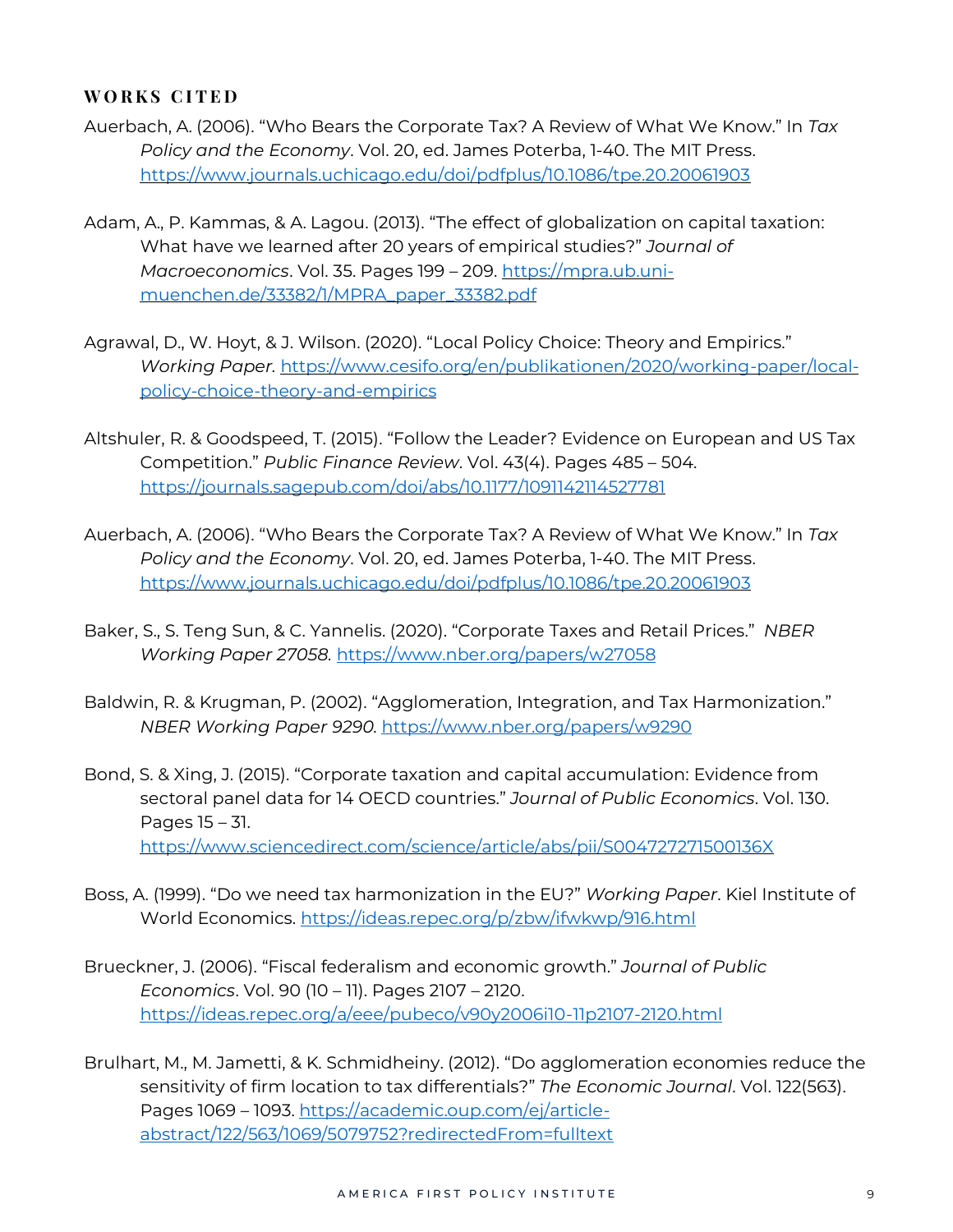- Brulhart, M. & Jametti, M. (2019). "Does tax competition tame the Leviathan?" *Journal of Public Economics*. Vol. 177. <https://www.sciencedirect.com/science/article/abs/pii/S0047272719300891>
- CEA (Council of Economic Advisers). (2017, October). *Corporate Tax Reform and Wages: Theory and Evidence*. [https://trumpwhitehouse.archives.gov/sites/whitehouse.gov/files/documents/Tax%20](https://trumpwhitehouse.archives.gov/sites/whitehouse.gov/files/documents/Tax%2520Reform%2520and%2520Wages.pdf) [Reform%20and%20Wages.pdf](https://trumpwhitehouse.archives.gov/sites/whitehouse.gov/files/documents/Tax%2520Reform%2520and%2520Wages.pdf)
- CEA (Council of Economic Advisers). (2018, February). *Economic Report of the President*. [https://trumpwhitehouse.archives.gov/wp-content/uploads/2018/02/ERP\\_2018\\_Final-](https://trumpwhitehouse.archives.gov/wp-content/uploads/2018/02/ERP_2018_Final-FINAL.pdf)[FINAL.pdf](https://trumpwhitehouse.archives.gov/wp-content/uploads/2018/02/ERP_2018_Final-FINAL.pdf)
- CEA (Council of Economic Advisers). (2021, January). *Economic Report of the President*. <https://www.govinfo.gov/content/pkg/ERP-2021/pdf/ERP-2021.pdf>
- Devereux, M. & Pearson, M. (1995). "European tax harmonisation and production efficiency." *European Economic Review*. Vol. 39 (9). Pages 1657–1682. <https://ideas.repec.org/a/eee/eecrev/v39y1995i9p1657-1681.html>
- Feldstein, M. & Horioka, C. (1980). "Domestic Saving and International Capital Flows." *Economic Journal*. Vol. 90. Pages 314 – 329. [https://papers.ssrn.com/sol3/papers.cfm?abstract\\_id=227038](https://papers.ssrn.com/sol3/papers.cfm?abstract_id=227038)
- Garrett, D., E. Ohrn, & J. C. Suarez Serrato. (2019). "Tax Policy and Local Labor Market Behavior." 2019. *Working Paper*. [https://papers.ssrn.com/sol3/papers.cfm?abstract\\_id=3332294](https://papers.ssrn.com/sol3/papers.cfm?abstract_id=3332294)
- Gordon, R. & Hines, J. (2002). "International Taxation." In A.J. Auerbach and M. Feldstein (Editors), *Handbook of Public Economics*. Vol. 4. Pages 1935 – 1995. [https://www.researchgate.net/publication/4917997\\_International\\_Taxation](https://www.researchgate.net/publication/4917997_International_Taxation)
- Hines, J. (1996). "Altered States: Taxes and the Location of Foreign Direct Investment." 1996. *American Economic Review*. Vol. 86 (5). Pages 1076 – 1094. <https://www.jstor.org/stable/2118277>
- Keen, M. & Konrad, K. (2013). "The Theory of International Tax Competition and Coordination." *Handbook of Public Economics*. Vol. 5. Pages 257 – 328. [https://papers.ssrn.com/sol3/papers.cfm?abstract\\_id=2111895](https://papers.ssrn.com/sol3/papers.cfm?abstract_id=2111895)
- Klein, P. & Ventura, G. (2020). "Taxation, Expenditures, and the Irish Miracle." *Working Paper.* <http://gustavoventura.com/uploads/3/4/2/2/34223650/irelandpaper-kleinventura.pdf>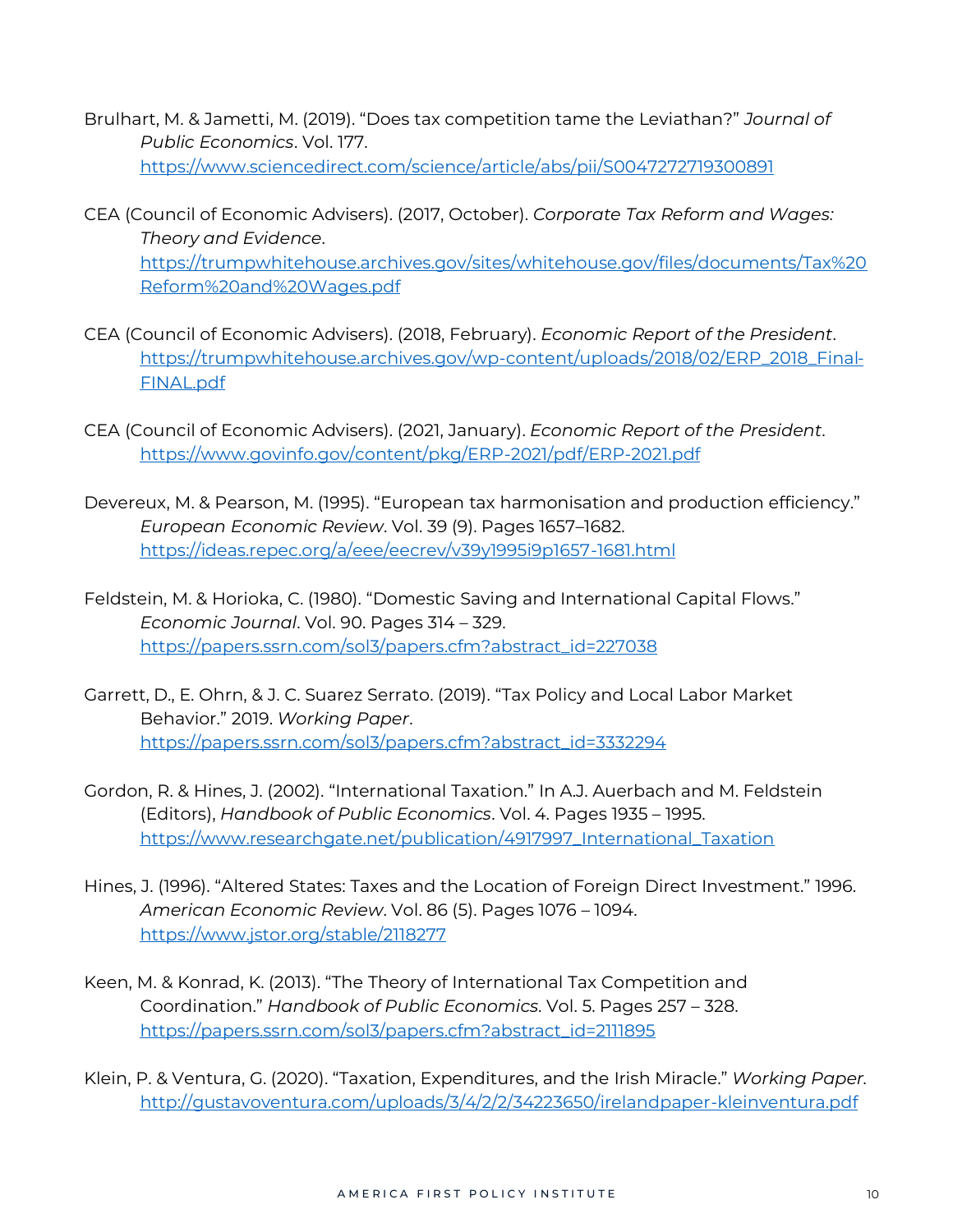- Miller & Chevalier. (2021, July 12). "TAX TAKE: OECD is GILTI as Charged?" <https://www.millerchevalier.com/publication/tax-take-oecd-gilti-charged>
- Oates, W. (1999). "An Essay on Fiscal Federalism." *Journal of Economic Literature.* Pages 1120 – 1149. <https://www.jstor.org/stable/2564874>
- OECD (Organisation for Economic Co-operation and Development). (2020, December 10). *International community renews commitment to address tax challenges from digitalisation of the economy*. [https://www.oecd.org/tax/beps/international](https://www.oecd.org/tax/beps/international-community-renews-commitment-to-address-tax-challenges-from-digitalisation-of-the-economy.htm)[community-renews-commitment-to-address-tax-challenges-from-digitalisation-of](https://www.oecd.org/tax/beps/international-community-renews-commitment-to-address-tax-challenges-from-digitalisation-of-the-economy.htm)[the-economy.htm](https://www.oecd.org/tax/beps/international-community-renews-commitment-to-address-tax-challenges-from-digitalisation-of-the-economy.htm)
- OMB (Office of Management and Budget). (2021a, May). *Budget of the U.S. Government*. [https://www.whitehouse.gov/wp-content/uploads/2021/05/budget\\_fy22.pdf](https://www.whitehouse.gov/wp-content/uploads/2021/05/budget_fy22.pdf)
- OMB (Office of Management and Budget). (2021b, August). *Mid-Session Review: Budget of the U.S. Government*. [https://www.whitehouse.gov/wp](https://www.whitehouse.gov/wp-content/uploads/2021/08/msr_fy22.pdf)[content/uploads/2021/08/msr\\_fy22.pdf](https://www.whitehouse.gov/wp-content/uploads/2021/08/msr_fy22.pdf)
- Pomerleau, K. & Schneider, D. (2021, April 16). The Biden administration's corporate tax statistic is misleading. *Bloomberg Tax*. [https://www.aei.org/op-eds/the-biden](https://www.aei.org/op-eds/the-biden-administrations-corporate-tax-statistic-is-misleading/)[administrations-corporate-tax-statistic-is-misleading/](https://www.aei.org/op-eds/the-biden-administrations-corporate-tax-statistic-is-misleading/)
- Rachidi, A. (September, 2021). *Implications of the Fiscal Year 2022 Budget Resolution on Family and Safety-Net Policy*. American Enterprise Institute. [https://www.aei.org/wp](https://www.aei.org/wp-content/uploads/2021/09/Implications-of-the-Fiscal-Year-2022-Budget-Resolution-on-Family-and-Safety-Net-Policy.pdf?x91208)[content/uploads/2021/09/Implications-of-the-Fiscal-Year-2022-Budget-Resolution](https://www.aei.org/wp-content/uploads/2021/09/Implications-of-the-Fiscal-Year-2022-Budget-Resolution-on-Family-and-Safety-Net-Policy.pdf?x91208)[on-Family-and-Safety-Net-Policy.pdf?x91208](https://www.aei.org/wp-content/uploads/2021/09/Implications-of-the-Fiscal-Year-2022-Budget-Resolution-on-Family-and-Safety-Net-Policy.pdf?x91208)

Rasmussen, S. (2021, August 14). *Most Believe Green New Deal Will Increase Energy Costs and Reduce America's Energy Independence*. SP Poll Results. [https://scottrasmussen.com/most-believe-green-new-deal-will-increase-energy](https://scottrasmussen.com/most-believe-green-new-deal-will-increase-energy-costs-and-reduce-americas-energy-independence/?utm_medium=email&utm_campaign=Polling%20Update%20August%2016%202021&utm_content=Polling%20Update%20August%2016%202021+CID_dbd439b4a6964a4fa1d8ae9a56fb322d&utm_source=Email%20marketing%20software%20MSAZenSendv3&utm_term=53%20believe%20the%20Green%20New%20Deal%20will%20end%20American%20energy%20independence)[costs-and-reduce-americas-energy](https://scottrasmussen.com/most-believe-green-new-deal-will-increase-energy-costs-and-reduce-americas-energy-independence/?utm_medium=email&utm_campaign=Polling%20Update%20August%2016%202021&utm_content=Polling%20Update%20August%2016%202021+CID_dbd439b4a6964a4fa1d8ae9a56fb322d&utm_source=Email%20marketing%20software%20MSAZenSendv3&utm_term=53%20believe%20the%20Green%20New%20Deal%20will%20end%20American%20energy%20independence)[independence/?utm\\_medium=email&utm\\_campaign=Polling%20Update%20Augus](https://scottrasmussen.com/most-believe-green-new-deal-will-increase-energy-costs-and-reduce-americas-energy-independence/?utm_medium=email&utm_campaign=Polling%20Update%20August%2016%202021&utm_content=Polling%20Update%20August%2016%202021+CID_dbd439b4a6964a4fa1d8ae9a56fb322d&utm_source=Email%20marketing%20software%20MSAZenSendv3&utm_term=53%20believe%20the%20Green%20New%20Deal%20will%20end%20American%20energy%20independence) [t%2016%202021&utm\\_content=Polling%20Update%20August%2016%202021+CID\\_db](https://scottrasmussen.com/most-believe-green-new-deal-will-increase-energy-costs-and-reduce-americas-energy-independence/?utm_medium=email&utm_campaign=Polling%20Update%20August%2016%202021&utm_content=Polling%20Update%20August%2016%202021+CID_dbd439b4a6964a4fa1d8ae9a56fb322d&utm_source=Email%20marketing%20software%20MSAZenSendv3&utm_term=53%20believe%20the%20Green%20New%20Deal%20will%20end%20American%20energy%20independence) [d439b4a6964a4fa1d8ae9a56fb322d&utm\\_source=Email%20marketing%20software%](https://scottrasmussen.com/most-believe-green-new-deal-will-increase-energy-costs-and-reduce-americas-energy-independence/?utm_medium=email&utm_campaign=Polling%20Update%20August%2016%202021&utm_content=Polling%20Update%20August%2016%202021+CID_dbd439b4a6964a4fa1d8ae9a56fb322d&utm_source=Email%20marketing%20software%20MSAZenSendv3&utm_term=53%20believe%20the%20Green%20New%20Deal%20will%20end%20American%20energy%20independence) [20MSAZenSendv3&utm\\_term=53%20believe%20the%20Green%20New%20Deal%20](https://scottrasmussen.com/most-believe-green-new-deal-will-increase-energy-costs-and-reduce-americas-energy-independence/?utm_medium=email&utm_campaign=Polling%20Update%20August%2016%202021&utm_content=Polling%20Update%20August%2016%202021+CID_dbd439b4a6964a4fa1d8ae9a56fb322d&utm_source=Email%20marketing%20software%20MSAZenSendv3&utm_term=53%20believe%20the%20Green%20New%20Deal%20will%20end%20American%20energy%20independence) [will%20end%20American%20energy%20independence](https://scottrasmussen.com/most-believe-green-new-deal-will-increase-energy-costs-and-reduce-americas-energy-independence/?utm_medium=email&utm_campaign=Polling%20Update%20August%2016%202021&utm_content=Polling%20Update%20August%2016%202021+CID_dbd439b4a6964a4fa1d8ae9a56fb322d&utm_source=Email%20marketing%20software%20MSAZenSendv3&utm_term=53%20believe%20the%20Green%20New%20Deal%20will%20end%20American%20energy%20independence)

Razin, A. & Sadka, E. (2011). "Tax Competition and Migration: The Race-to-the-Bottom Hypothesis Revisited." *NBER Working Paper 16670*. [https://www.nber.org/system/files/working\\_papers/w16670/w16670.pdf](https://www.nber.org/system/files/working_papers/w16670/w16670.pdf)